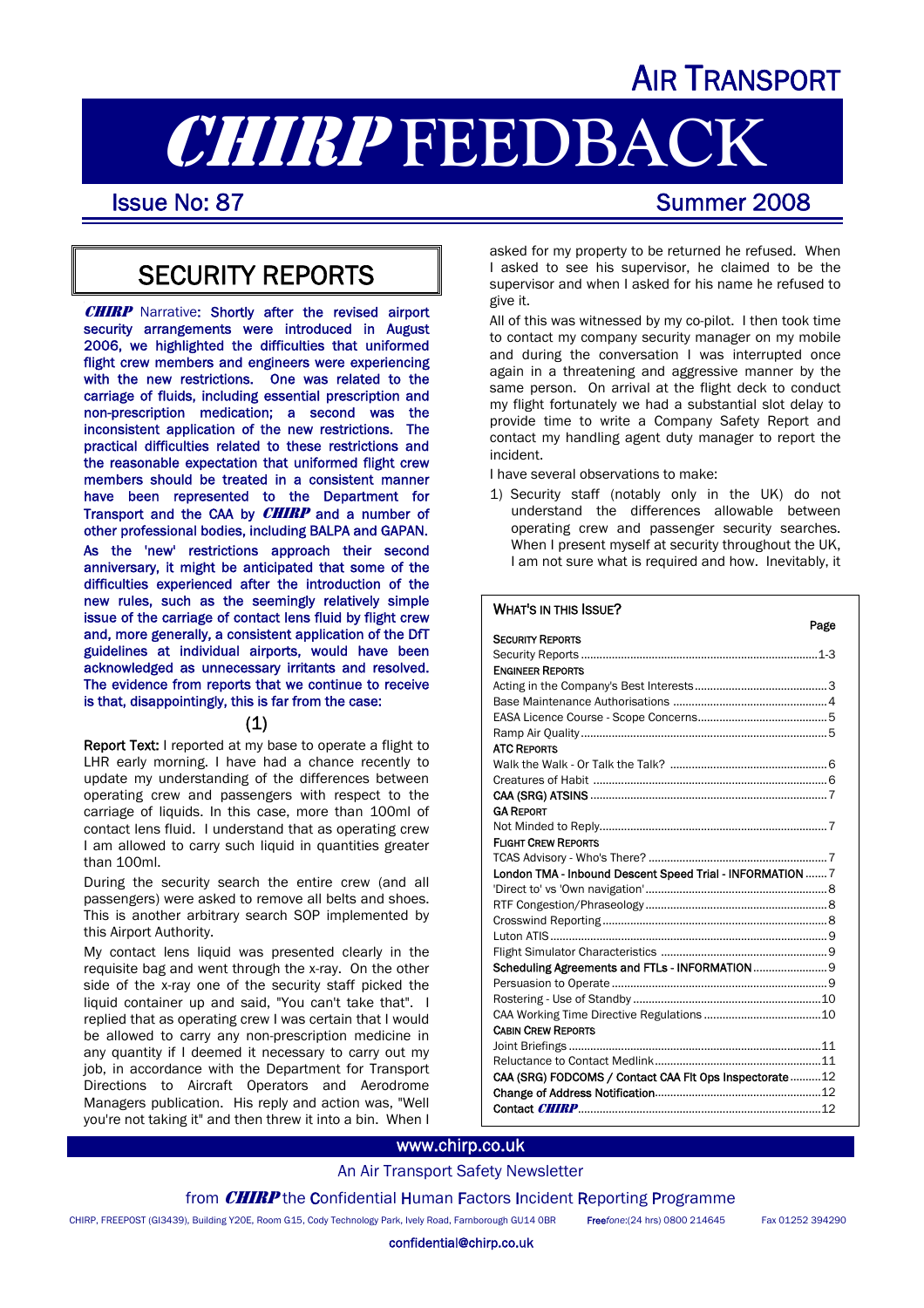is different to the last UK airport I operated into and I will be "challenged" by the local staff. This is not conducive to flight safety.

- 2) The manner in which the false 'requirements' are implemented is inconsistent in application and often deliberately inflammatory. I would liken it to "Nightclub Bouncer" style of enforcement. The security staff member in the above incident kept repeating, "I am not at liberty to divulge that information" even when asked for his name.
- 3) My CRM training is designed for Crew Resource Management; in this writer's opinion, it has no bearing whatsoever on non-flight deck conflict resolution. This is a safety issue of the very highest order. I would also add that my CRM training provided no guidance at all on dealing with life stresses outside work. It only highlighted that I should be aware that it impacts on my spare capacity. It didn't and doesn't provide any techniques to lower those non-work related stress levels, and nor should it. CRM training is wholly unacceptable as a means to manage the effects of security induced stress.
- 4) It is clear that as flight crew we are being subjected to a miasma of ineffective and arbitrary protocols. We are operating in the area of uncertainty where three government agencies are clearly unable to coordinate between them one set of rules for the passengers and another for operating crew.

It is clear that as operating crew we have different levels of access on the aircraft and as a result of this vacuum of leadership from the CAA and DfT TRANSEC, we are being taken to task by an army of "shopping mall" security staff, who it now seems could have criminal convictions and still hold an airside pass because they are not UK nationals.

You could not make this up!

#### (2)

Report Text: After a scheduled crew nightstop at a UK regional airport, we made our way to the aircraft via the standard crew route (from crew room) to staff/crew security. I was the first in the queue and was asked to remove my shoes which I promptly complied with. A female security officer retrieved my nightstop bag, after it had been scanned through the x-ray machine and conducted an additional manual search.

At this point, she promptly informed me that a number of items containing fluids, being in excess of 100ml, were contravening the cabin security policy and would not be allowed through. I informed security that the bag was to be stowed in the forward hold and would not be in the cabin. The reply was to check the bag in with passenger baggage, but as we were operating three consecutive sectors, this solution was not satisfactory, as I would not be able to collect it at our first destination.

I was getting very irritated by this time and it was then suggested to me that maybe our handling agent could assist by passing the bag through 'oversize baggage' once I had taken it through to passenger check-in. As this was the only offer, I took the bag to oversize baggage where it was scanned a further time.

I returned to crew security and as soon as I was airside, my bag was then promptly handed to me by a baggage handler!!!

The pointless frustrating net result:

- 1. Security alienating themselves (as we are hopefully 'playing for the same team').
- 2. Late departure even though the F/O had completed my pre-departure duties in addition to his own.
- 3. The feeling of being very 'wound up, frustrated and irritated' by the whole experience and being made to feel part of the 'security problem'.

#### (3)

Report Text: Airport security staff at ### have now decided that they will apply rules which are more stringent than the passenger channels in the main terminal. Security staff are now enforcing a 100% 'shoes off' policy. The reason is apparently to avoid discussions with flight crew/cabin crew and airport staff about who has to be the ones to remove their shoes.

This new rule has nothing to do with safety and security but everything with an easy life for security staff. The new procedure is time consuming and attracts adverse reactions. The Security staff treat crewmembers as if they are the enemy and the problem.

#### (4)

Report Text: I was in uniform, having come from the night-stop hotel, ready to start my duty day. I presented my liquid toiletries in a clear plastic bag for X-ray to be told that the bag was the wrong size and "not one we use here at this airport".

I was irritated to say the least but complied with the instruction to swap all the toiletries over to the required bag that was supplied. The bag that I had been using is approximately 20cm in both dimensions, clear, and has a seal. The bag is several months old, has passed through the scanners of at least five other UK airports, including the crew report centre at my base, two U.S. airports, and those of all the major European capitals.

It is the inconsistency of the security process, the attitude of a very few staff and the pettiness which ignores the big picture that I find frustrating. I have heard many examples of similar treatment being meted out to my colleagues.

The UK airports are far stricter than the rest of Europe with regards to crew in uniform. I can fly into and out of the UK every day for several days and only at the start of the sequence have my toiletries separately inspected; this means I complete many approaches over London without having complied with DoT approved procedures.

The whole event seems minor now, but it left me feeling that I was part of the problem and not part of the solution.

#### (5)

Report Text: I am a certifying engineer at a major UK airport, currently on contract with a UK Airline. I have become used to the stress and irritations related to the security issues of entering my normal place of work every day, and I note with interest the number of reports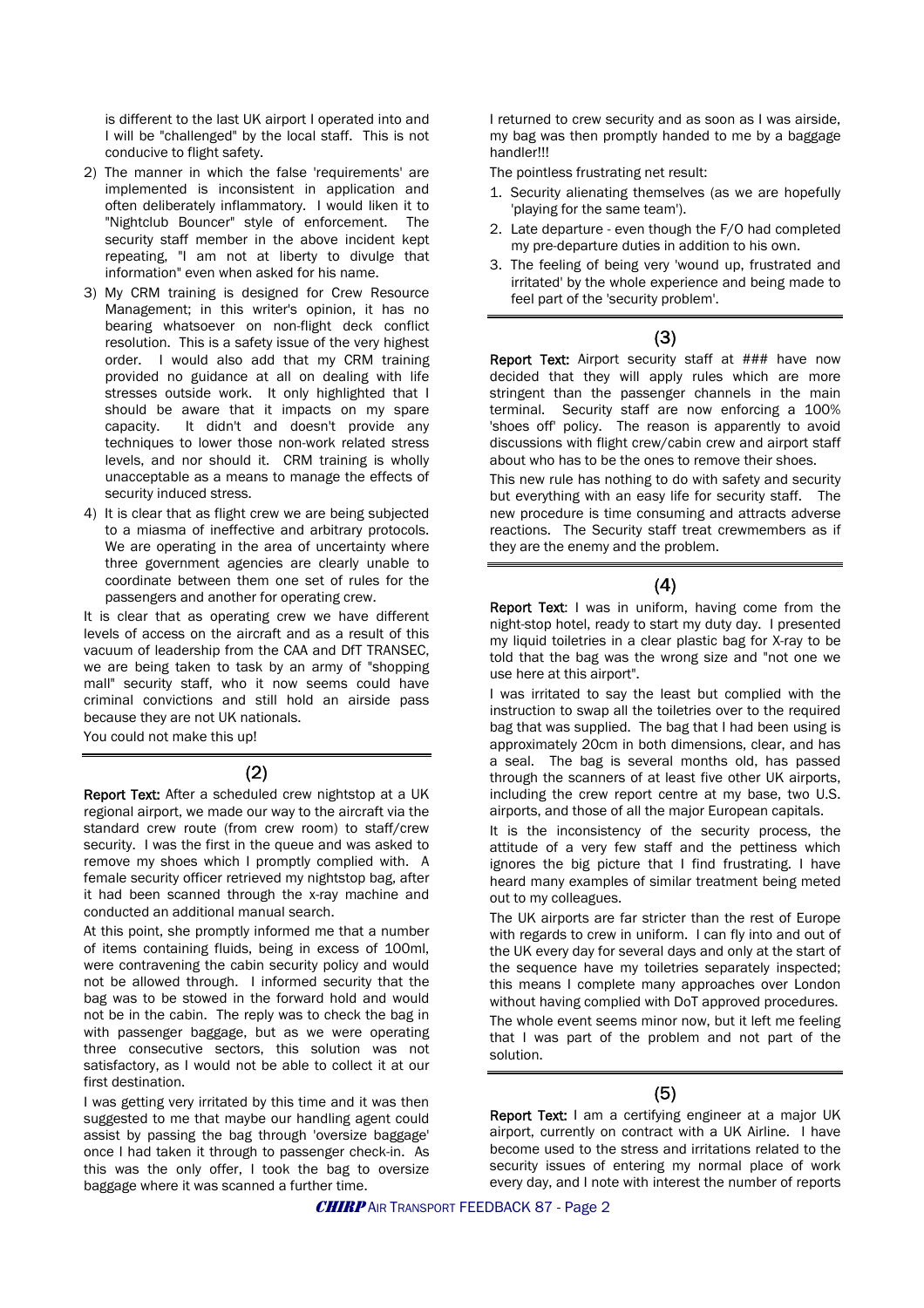CHIRP receives regarding this issue. Although I do not enjoy the feeling of being molested by security staff every time I go airside, I do understand that it is necessary, just as regular trips to the dentist are also necessary!

However, a recent incident, where I felt that I was physically assaulted, has brought me to vent my frustrations through CHIRP! As I do many times a day, I had walked through the metal detector and was searched, after which I sat down to put my shoes back on. I placed my coat on a table adjacent to the chair provided for the refitting of shoes. Apparently, and without realising, I had placed my coat on top of a personal item belonging to a senior member of the security team. The senior member of the security team then proceeded to angrily pick up my coat and throw it into my face whilst I was leaning forward to refit my shoes. I was quite taken aback by this and I was left speechless and in shock for quite a few moments! I asked my colleague, who was sat next to me also refitting his shoes, if he had seen what had just happened, which he had!

Although I had a witness to the event, I was aware that I would be placing myself in a very risky position if I were to complain about this event! My wife is pregnant with our 1st child, and I am not a permanent employee. Being on contract, I am fully aware that if there are ANY complications involving my security pass and my ability to gain access to the airport, the Company would have no choice but to let me go. I felt therefore, that due to my personal circumstances, my best response would be to walk away from the incident.

On returning to the office, I discussed this event with my colleagues, who agreed that I had probably done the right thing in just walking away. The shift leader referred to CHIRP FEEDBACK Issue 86, with particular reference to the fact that there is no recourse for individuals who have had experiences such as I had. I am grateful to my colleagues, who kindly talked to me about this incident, and helped me to calm down as I was quite distressed. After a coffee and a chat we went back to the aircraft we had been working on, to continue troubleshooting a significant engine defect.

I have now put the incident in the special place in my memory, next to the rather harrowing experience of having my wisdom teeth removed. In making this report I have at least a small hope, that highlighting this incident may possibly have some sort of effect on CHIRP's efforts to have the Security issue addressed. Hopefully, if enough people continue to report their experiences, we will one day return to a point where the going in and out of your normal place of work, is an experience which does not warrant discussion by thousands of professional people across the country? We'll see!

**CHIRP** Comment: The CAA has indicated recently that the number of MORs related to security incidents has increased; however, relatively few of these identify an actual flight safety risk such as a missed check or a specific action that was necessary to mitigate any risk to flight safety, such as delaying the scheduled departure. In the absence of such evidence, the CAA maintains the view that security incidents do not represent a significant threat to safety and thus, by implication, fall outside the Authority's regulatory remit. The reluctance of individuals to declare formally that their ability to operate had been impaired as a result of a security experience is understandable; however, it is important to include in any formal report any outcome or additional precaution arising from a security experience, if this problem is to be acknowledged and addressed.

## ENGINEER REPORTS





### ACTING IN THE COMPANY'S BEST INTERESTS - A SALUTARY TALE

Report Text: With reference to the Engineering Editorial, Issue 86, "Have you ever made a significant mistake", the following might be of interest to your readership …and perhaps thought provoking!

The aftermath of this incident, in which a nose gear axle snapped on landing, was an experience I would not recommend to anyone; however, it is one that I would personally like to pass on as a reminder as to what can happen given the right set of circumstances. Looking back on it now, it has perhaps made me a better engineer (although I'm sure there are some who would, perhaps, beg to differ!). In fact having not recommended the experience, maybe it would be a good idea to put every aircraft engineer through it just to put things into perspective! Character building, I think it is called.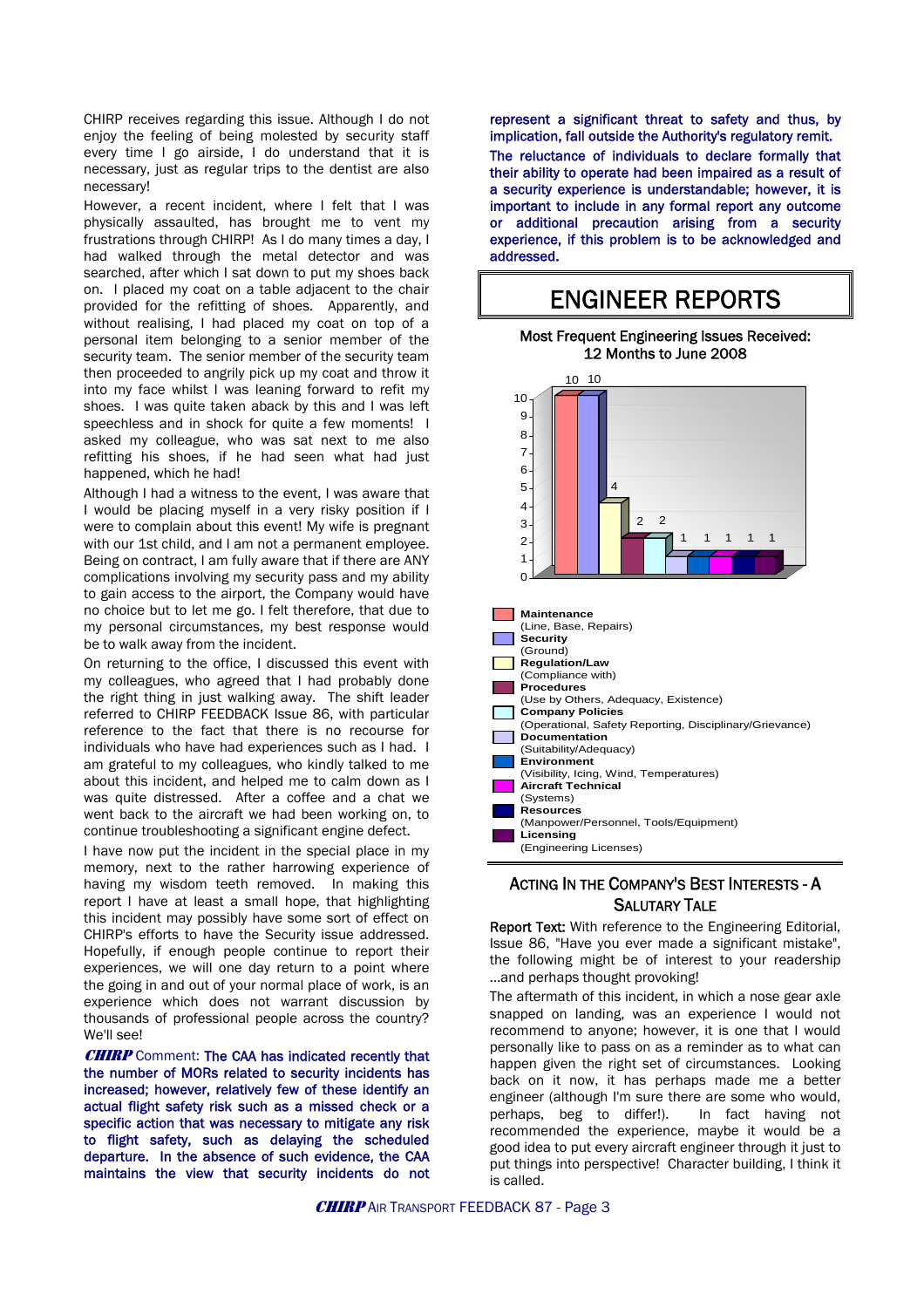It all started off on a Sunday. It was my day off. At the time I was a Maintenance control engineer for ####. I have a PPL and that lunchtime I spoke to my flying partner. It was a great flying day. We rigged the microlight and visited a nearby airfield, lunching on a bacon bap. Returned, de-rigged and retired home, tired and satisfied to a roast dinner. The dinner was half way through cooking so I phoned Maintenance Control just to confirm that I was still on overtime the next day. The first glass of wine poured and a sip taken. As it happened, whilst I was on the phone, I was asked if I fancied a trip to Southern Europe, sooner rather than later!

So, 50 minutes later I'm in the flight deck of a company aircraft en route to Southern Europe. I've left behind one very (very!) irate wife, one delicious roast dinner and two disappointed children. I've driven in and leapt on board the held flight with minimum tools and a hastily produced maintenance manual reference for a wheel change, with very little knowledge of what I might find there.

On arrival I hadn't even reached the bottom of the steps when the agent asked how long the job would be!! I had heard on the HF radio on the way that it was a bearing failure of the right hand nose wheel; the wheel had been removed and stowed in the forward hold. Some difficulty had been experienced removing the inner race from the axle, apparently.

The damage to the axle was noted and verbal details passed to Maintenance Control, which was manned that night by an avionics engineer. He was struggling to find any information whatsoever as to damaged wheel axles and the limitations. I suggested that he should keep delving and I would call back.

It was at that point I was contacted by the pilot who had brought me out from the UK. He said he was having difficulty refuelling his aircraft. I advised him on what to do and went over to assist for a few minutes. It seemed to be going OK so I left it to him and went back to the axle. By this time a gathering of crew, dispatchers and loaders had gathered around the axle! I was trying to buy some time for Maintenance Control at the time but it was becoming increasingly difficult.

Now, it was at this point, with 20/20 hindsight, I should have told the whole crowd to clear off, leave me to my inspections and come back later when I've come to some sane and safe conclusion! However; for reasons I still cannot answer to this day I gave the graze on the axle a quick dressing, peered into the axle chamber with a torch and decided there and then it would be ok! Unbelievable, I know. But there you are.

Also at this point, the other captain wanted help again with refuelling. So I went over again. This time a tank needed to be dipped due to incorrect calculations. So, this I did teetering on the top of a pair of inadequate steps, did the calculations and left him to it. That I didn't need either!

Upon return to the axle I do remember thinking "Right, let's get these nose wheels changed and get the hell out of here 'cos I've had enough of this."

So I did just that! Started to change the wheels and told the dispatcher and pilot 30 minutes. Whilst pumping up the wheels I thought I'd try to look at the U/S removed wheel ...... no good; it was buried under baggage in the hold; it had been that way ever since my arrival! When I eventually got to see the wheel much later in UK, it was a right mess! But to say it might have changed my mind if I had seen it that night is pure speculation.....

So, there is the end of a sorry tale. I jumped on board and was praised by a number of passengers who had found out that it was I who had got them home from their holidays! Take off was smooth, and retraction OK. But looking back, wouldn't it have been a mess had the axle failed on retraction braking?? My blood runs cold to this day thinking of that scenario!

The rest is history. It was the side load at only 10-15 kts as we turned off the runway on landing that broke the camel's back. The aircraft was scheduled for one more ferry flight to our maintenance base but of course never made it.

In conclusion, I heard little alarm bells several times that evening. Firstly, the lack of technical data available; there is always (ALWAYS) information available about any piece of equipment on our aircraft and if we cant find it, find someone who can - but at 11pm on a Sunday night that can be a hard task especially when the terminal is full with 200 pax waiting on your technical dithering!

Secondly, I do remember thinking that the other pilot was being an unnecessary (no offence to him, he had a legitimate problem) distraction to my already frazzled concentration. Finally, when I did commit pen to paper I called Maintenance Control for a last time to pronounce it serviceable. He still had no info for me. By that time it was half boarded and I had written it up in the log. I put the phone down...."Hmmmm maybe I should have waited".

I expect that between reading this and the official report many other engineers will find other glaring errors and omissions. "Why did he do that?"; "what on earth was he doing?" etc. Don't you think I have not asked myself all these questions and more? The main point is to put yourself in the situation. Yes, I messed up. I was tired (knackered!), I was hungry, I was distracted, I was under immense pressure, I had inadequate tooling and information. All excuses I know, but:

Does it sound familiar? …… Should you ever end up in a similar spot, please feel free to think of me. Put your hand up and say, "Stop".

This essay was written over three years after the event. I was asked to write it for a series of lectures on human factors in aircraft engineering. I hope it will be of use and that some positive thoughts and actions will come from it.

And the AAIB final recommendation:

"It is recommended that the CAA requires the operator to review their procedures for maintenance away from base with the object of making them more robust and removing some of the pressure from the LAEs sent to rectify aircraft down route."

#### BASE MAINTENANCE AUTHORISATIONS

Report Text: This represents the culmination of the progressive de-skilling of the maintenance operation at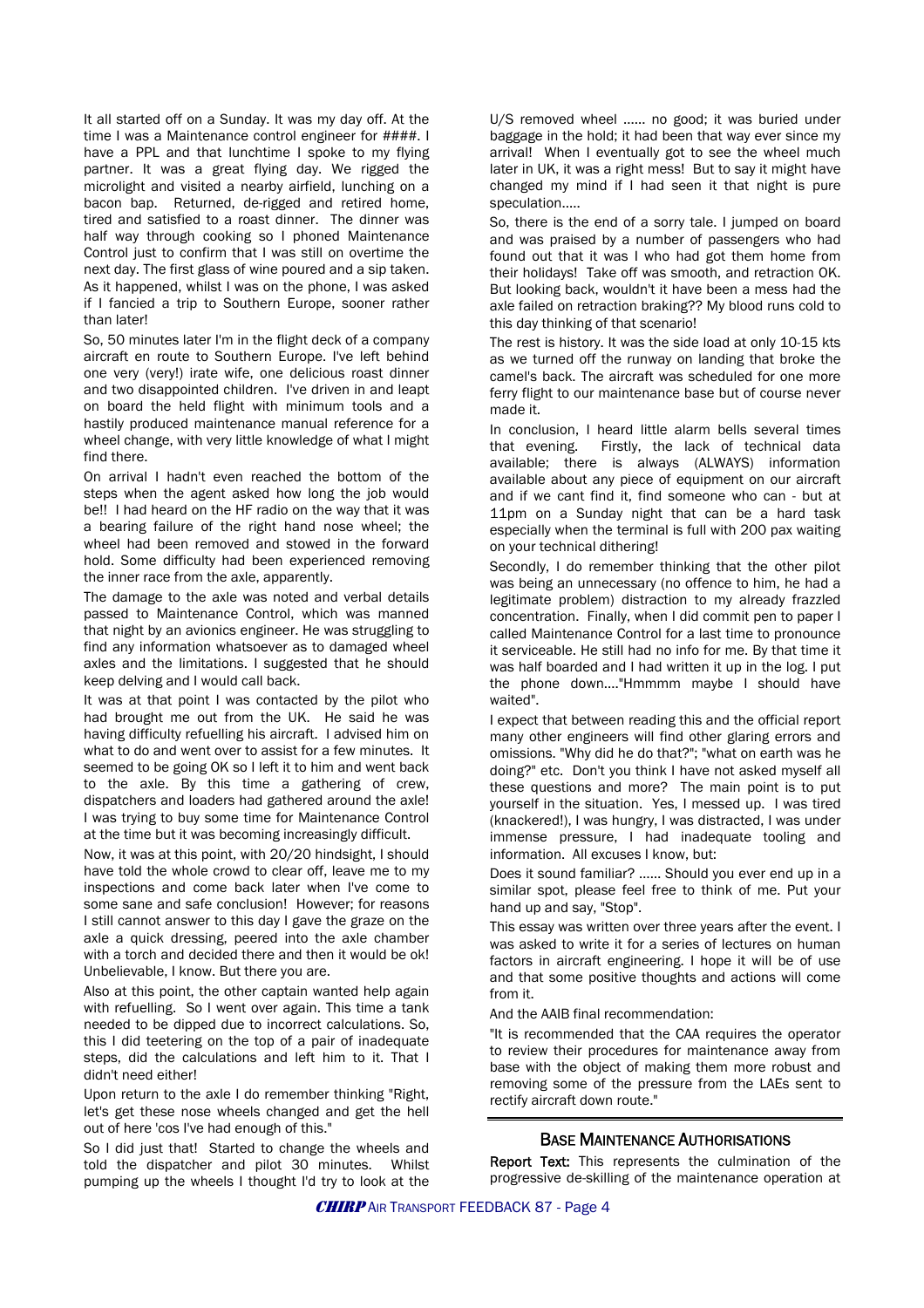this MRO. As a Part 145 Organisation, the Quality Department has seen fit to downgrade the B licence responsibility of certifying modifications to A stamp holders, in direct contravention of Maintenance Organisation Exposition (MOE) procedures. Under these, no-one below the EASA 145 Certifying boundary can certify for the task of continuity checks in a modification.

Some of the A stamp holders here have been fasttracked to satisfy the MOE and have no experience in systems, much less certifying flight critical modifications.

CAA Procedures are being distorted here to suit the operation. This has to be brought to light. Experience can only be diluted so far, and it is of grave concern among the certifying staff. This has wide-ranging implications to the operation here and to the industry and must be addressed.

CHIRP Comment: EASA Part 145 requirements for base maintenance specify that the final CRS (Certificate of Release to Service) is issued by a Cat C level authorisation, which is supported by Cat B level staff performing inspection or supervision; there are no specific requirements to have Cat A Mechanic licensed staff.

Within a base maintenance environment the task scope for the mechanic level can vary significantly and is dependent on the level and scope of training provided for such staff. The tasks will normally be completed by the mechanic and signed off (not certified) by the Cat B signatories.

Tasks up to Cat B level are not cleared directly using CRS authority; therefore, within a CAA approved authorisation scheme a company may develop the scope of tasks based very much upon a competence framework, provided that appropriate training and experience is provided. In this case it was confirmed that the staff concerned with performing and signing for the continuity check task had received the necessary training and this had been validated with appropriate experience.

#### EASA LICENCE COURSE - SCOPE CONCERNS

Report Text: I enrolled myself onto an external technical training course for EASA Part 66 Module 6. This was carried out at category 'A' level. At the start of the course it was decided that part of Module 6, parts 6.3.2 - Wooden Structures and 6.3.3 - Fabric Covering were not to be completed due to the lack of any practical requirement for the organisation's own staff, who comprised the majority of the students attending the course. I did not agree with this. However, the course notes did supply relevant information for the omitted areas, which were intended for self study.

Although I achieved a pass mark in the examination, I and others on that course did not receive any tuition or examination on the omitted parts.

I can appreciate that the organisation's own maintenance staff do not perform maintenance on wooden constructed aircraft, but at my current employer maintenance on wooden/fabric structures is performed.

The decision taken by the organisation's technical training instructor NOT to include the complete requirements with aspects of Module 6, parts 1 thru 21, was not, I believe, his to make as the course is offered on a commercial basis to external students.

Omitting sections of EASA part 66 modular studies due to company specific requirements allows knowledge gaps to develop which could ultimately lead to a technician forming an incorrect decision, with a possible risk to airworthiness.

**CHIRP** Comment: The organisation, although Part 147 approved, was not conducting this course as an approved course for the module, but as a refresher course on the key elements of the module. The matter was referred to the organisation's Training Manager, who stated that, in addition to the class based study, students were given ample time to enable them to selfstudy all aspects of the course from the supplied notes, together with the opportunity to ask questions if clarification was required; no comments had been received regarding a perceived shortfall in knowledge/training.

It was acknowledged that due to the course content and time constraints, the instructor determined the areas of subject matter which he/she considered required greater focus than others. In this particular case the theory for wood and fabrics had not been included, although ab initio style training was afforded. It was also expected that students would gain the relevant practical experience subsequent to the course, as this was not included as part of the syllabus; this was the case with all elements of the course.

It was further noted that the course in question was not and did not need to be approved, although the licence exam, which was being carried out under the terms of the organisation's approval, was conducted under conditions required by EASA thereby validating the pass mark attained by students for the module.

The purpose of any training is to ensure that appropriate skills and knowledge are acquired, providing the student with sufficient confidence to practice these new tasks. In this particular instance, the course subject matter was probably entirely appropriate for those students employed by the organisation concerned.

However, where a course is offered on a commercial basis to external students, the prospective student should ensure that the scope/content of the course is appropriate for their needs. To assist in this, the content of the advertised course should be clearly stated and the external students' expectations should be more clearly understood at the commencement of the course.

#### RAMP AIR QUALITY

Report Text: I have read with interest your recent articles regarding cabin air quality. My concern is the quality of the air on the ramp and around airports. Lots of the reported symptoms from breathing air contaminated with TCP (Organophosphate and Neurotoxin) are fairly common among staff working over long periods on the ramp.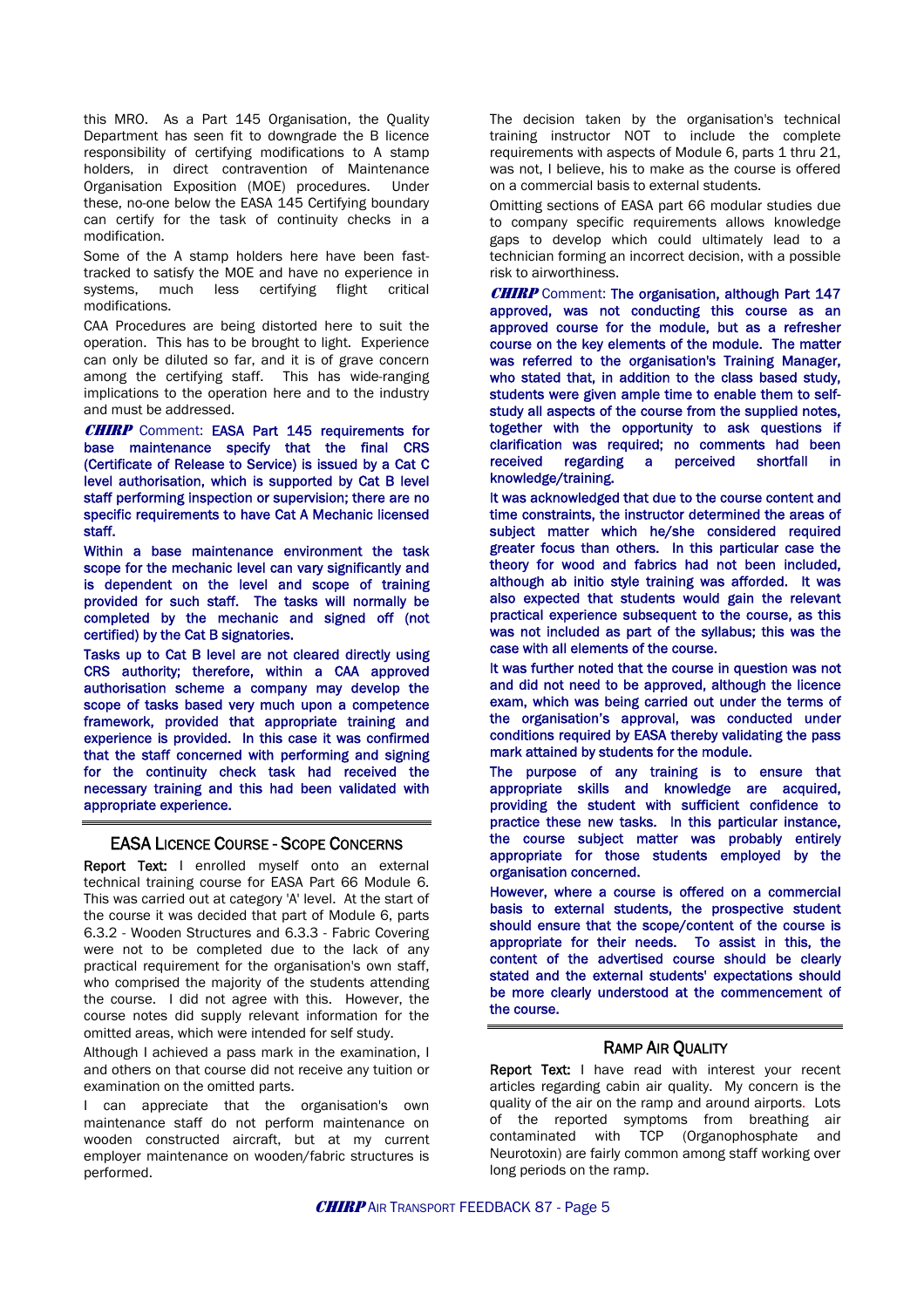There appears to be little research into the possible links with muscle twinges, light headedness, speech problems, fatigue and memory loss.

Is the Civil Aviation Authority and the Department for Transport going to broaden their research on the effects of being exposed to fumes from jet engine oil?

I have approached my local Heath and Safety rep and shift manager regarding my concerns over this exposure and I am looking for further guidance.

**CHIRP** Comment: The regulatory responsibility for ensuring safe environmental conditions in groundbased work locations including airport ramps lies with the Health and Safety Executive (HSE) and not the CAA. The reporter's query was referred to HSE who advised that currently the Executive is not sponsoring or undertaking any research in this particular area.

HSE proposed that the reporter's concerns be referred to the airport authority, which has Health and Safety obligations related to environmental monitoring; this has been done.

Most, if not all, of the symptoms listed by the reporter and sometimes perceived to be linked to exposure to organophosphates are also associated with relatively common medical conditions in the general population. We do not know of any substantive evidence that ramp workers are exposed to any significant health risks related to air quality.

## ATC REPORTS

Most Frequent ATC Issues Received 12 Months to June 2008



#### WALK THE WALK - OR TALK THE TALK?

**CHIRP** Narrative: In cases where a report involves an organisational/management issue, whenever possible but only with the consent of the reporter, we forward a summary of the concern, appropriately disidentified, to

#### the relevant organisation to permit the issue to be reviewed. This was the case with a report that we received related to manning levels.

Report Text: At two recent meetings the text of a CHIRP report was passed around by a senior manager for comment. He appeared to be extremely unhappy that someone had gone down this route rather than discussing it with him first.

There then appeared to be a 'witch hunt' to find out who had submitted it.

The main purpose of CHIRP is CONFIDENTIALITY. I find it unprofessional of a senior manager to appear to be carrying out such a search.

Having now read the report myself, I find it difficult to understand why the senior manager is so upset. I can't see a single untruth anywhere within it.

**CHIRP** Comment: Similar concerns to those raised by the original reporter had been raised previously both directly to the Unit management and also in Mandatory Occurrence Reports but had remained unaddressed.

This reporter's concerns about the senior manager's reaction to the report and its source were discussed at a more senior level with the organisation concerned.

Subsequently, the Unit management issued a written clarification of the Unit's commitment to an open and just safety culture in support of the organisation's safety management and culture, including the contribution of confidential reporting to the overall system safety.

#### CREATURES OF HABIT

#### **CHIRP** Narrative: This is one of several reports received on the same topic:

Report Text: A busy arrival phase on the first day back at work following the merger of Thomas Cook and My Travel.

I have briefed appropriately and am well aware that the three-letter trigraph 'TCX' now relates to the callsign 'Kestrel' (previously 'MYT'). Despite 'Kestrel' being written on the printed Flight Progress Strip, I reply to the first call from a TCX flight and inadvertently use the callsign 'Topjet'. I correct myself, but as the situation gets busier I continuously read the radar display 'TCX' as 'Topjet' and become increasingly frustrated at my error.

My perception is that workload and my embarrassment increases each time I make the mistake. On transfer to the Tower, I apologise to the pilot and he replies that 'it's been happening all day'. Over the next few shifts I hear numerous colleagues making the same error.

We work in an industry which is supposedly a world leader in human factors and how to prevent human error; therefore, the callsign of one company and the three-letter code of the other? Ridiculous!

We are all slaves to our sub-conscious. Why create a situation likely to lead to error?

**CHIRP** Comment: This was a classic Human Factors problem. In spite of the operator seeking the advice of the principal ATC service provider and flight crew as to the preferred company callsign and also providing reasonable notice of the impending change thus permitting ATSUs to prepare for it, some ATCOs and pilots experienced significant difficulties subsequent to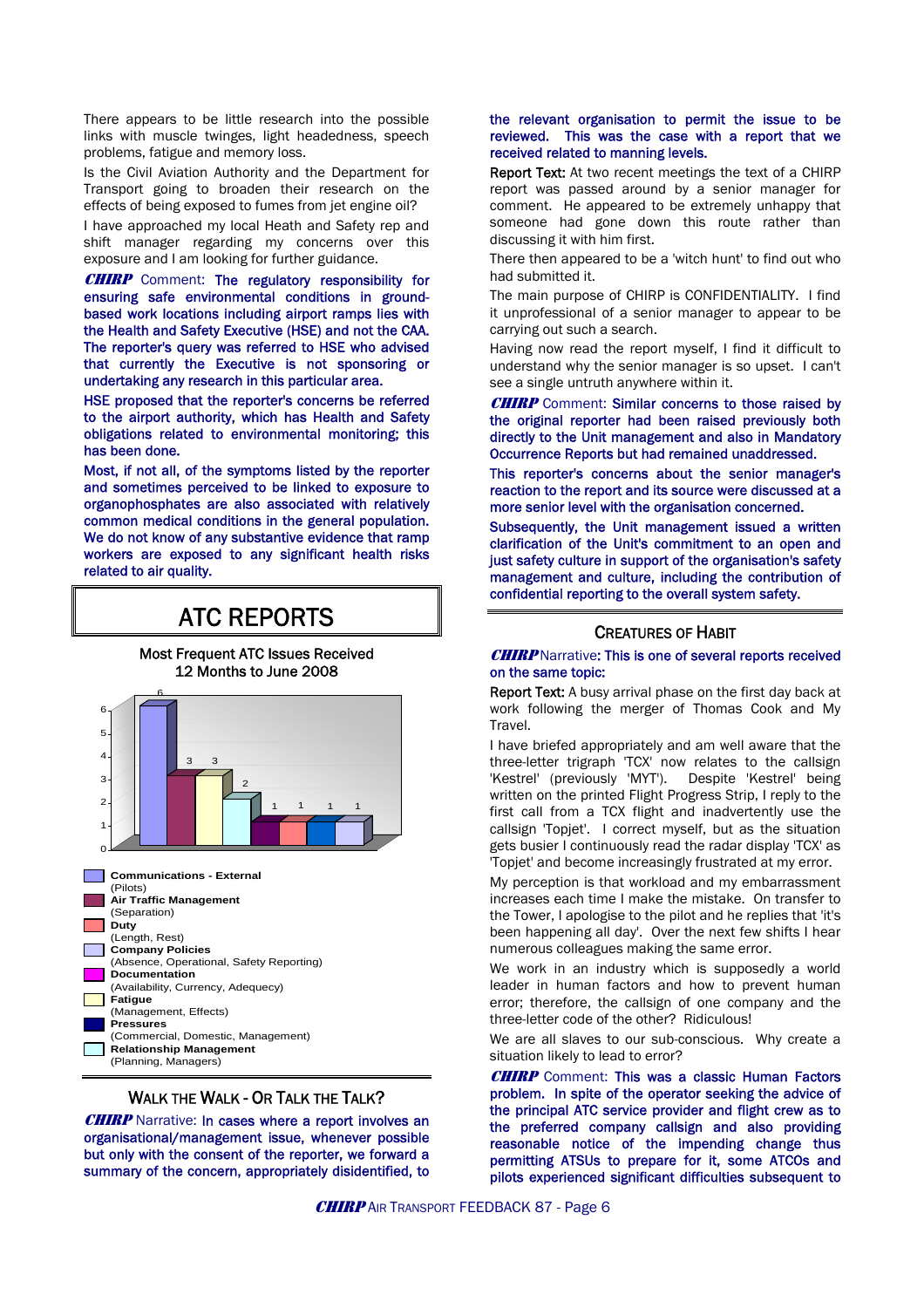the change for a period of up to four weeks. The situation was exacerbated by the timing of the issue of the new Air Operator's Certificate, which did not align with the AIRAC (Aeronautical Information Regulation And Control) cycle.

Frequently, such changes are driven primarily by commercial and/or marketing decisions with little consideration for the operational implications. This and the other similar reports received should be a reminder that, even when these are considered, if the opportunity for confusion exists, errors will be made.

## CAA (SRG) ATSINS

The following CAA (SRG) ATS Standards Department ATSINS have been issued since April 2008: **Number 114 - Re-issued 30 April 2008** Change to UK ILS Phraseology **Number 130 - Issued 16 May 2008**  Public Consultation - UK Air Traffic Services Outside Controlled Airspace **Number 131 - Issued 23 May 2008** Change to TCAS ATC Procedures and Phraseology **Number 132 - Issued 10 June 2008** Revised UK Air Traffic Services Outside Controlled Airspace - Guidance to ATC and FIS Units **Number 133 - Issued 11 June 2008** SES Compliance Matrix **Number 134 - Issued 14 July 2008** Communication on Air Traffic Service Matters With the CAA **Number 135 - Issued 14 July 2008** Availability of Eurocontrol Training Courses CAA (SRG) ATS Information Notices are published on the CAA (SRG) website [www.caa.co.uk/default.aspx?categoryid=33](http://www.caa.co.uk/default.aspx?categoryid=33) and click on the link 'Search for a CAA Publication' GA REPORT

## NOT MINDED TO REPLY

Report Text: I was flying close to AAA and maintaining a listening watch but not in two-way contact with AAA. I heard another pilot call "AAA Information" on two separate occasions. There was no response from AAA, so thinking that there might be a problem with their equipment I called "AAA Approach" and received an immediate response.

After another call from what appeared to me to be a student pilot, the instructor/2nd pilot called AAA Approach and also received a response. The instructor asked for the controller's name, as he said he wished to discuss the matter post-flight but this was refused.

This may seem like a minor incident but if the student had been alone and under pressure then a difficult situation might have arisen. Surely the correct response to a mistake of this nature is a reminder from the Approach service of their correct call sign on reply.

Anything which discourages low-hour GA pilots from speaking to local ATC is unhelpful to everyone.

#### **CHIRP** Comment: There is no justification for an ATSU to ignore an incorrect call of the type described, as appears to have been the case.

It is not appropriate to request a controller's name over the R/T; if a pilot wishes to follow up on an airborne situation, request a telephone contact number for the ATC unit concerned to permit a post-flight discussion. ATC RTF tapes are required to be retained for a minimum of 30 days.

## FLIGHT CREW REPORTS

#### Most Frequent Flight Crew Issues Received: 12 Months to June 2008



LONDON TMA - INBOUND DESCENT SPEED TRIAL

NATS is trialling a new initiative to reduce fuel burn and emissions. Pilots can expect 270kts in the descent unless instructed otherwise by ATC. Published speed limit points still apply.

For more details see AIC 49/2008 (Yellow 268).

## TCAS ADVISORY - WHO'S THERE?

Report Text: Departing from a UK regional airport we climbed after noise, over the city centre. We received a TCAS Traffic Advisory (TA) due to no height information from the conflicting traffic. Traffic was not sighted and assumed to be below cloud below us. The following aircraft also experienced a TA but they asked ### Radar if they were aware of any traffic to affect them. ### replied negative only a twin turboprop (us) 10 miles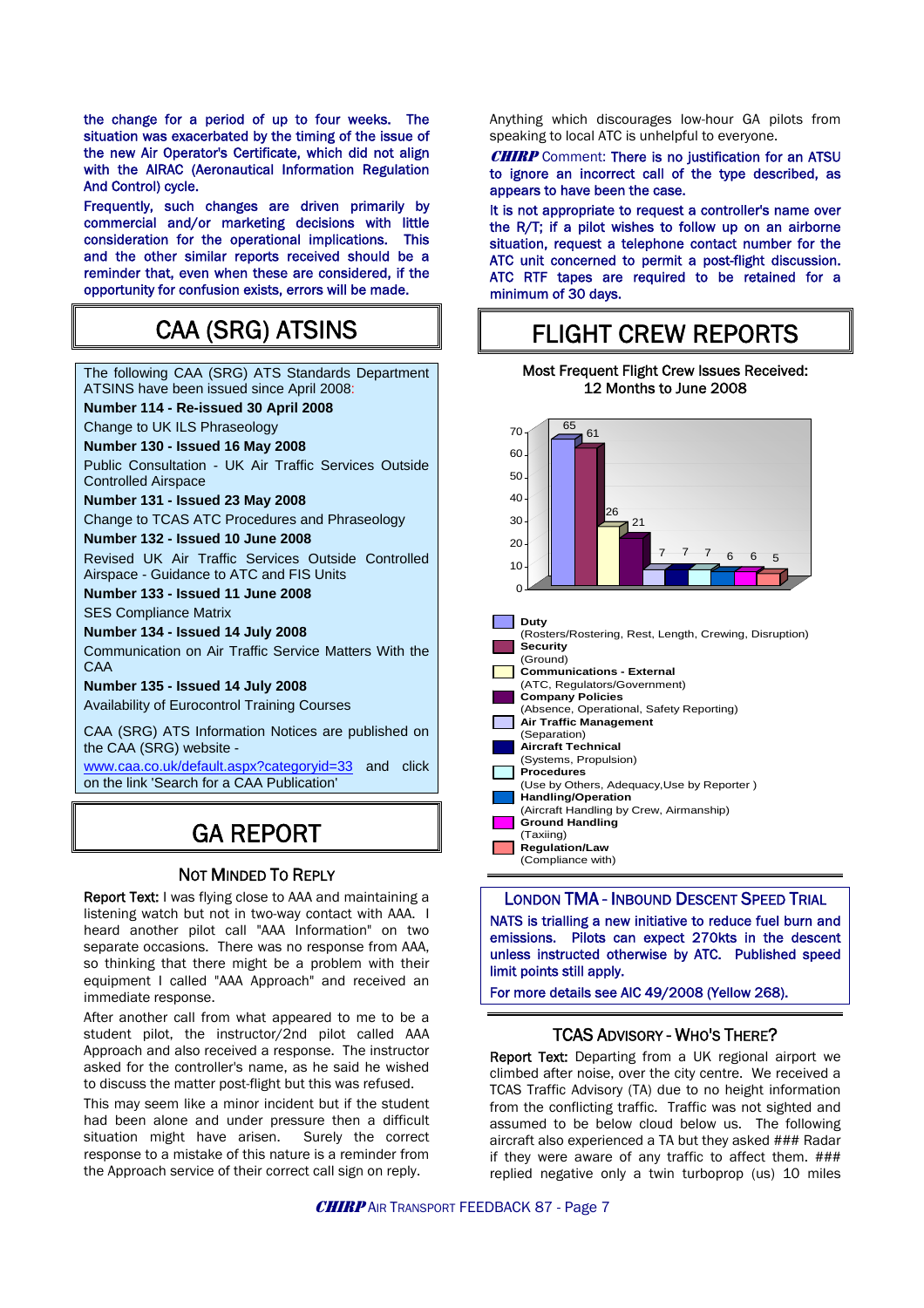away. The other traffic then explained that they had TCAS "TA". Radar replied, "Oh yes, that's helicopter traffic known to us over the city at 600 feet".

Why was this traffic information not relayed to both ourselves and the other crew? The helicopter was known to ATC yet was allowed to operate with transponder mode A, thereby generating a nuisance TCAS warning. Why do some ATC units allow aircraft to operate near/within their CTZ/CTA using a mode A squawk only? It is presumed that due to the level, that this was a police helicopter and therefore capable of using mode C.

I believe that there is a fundamental lack of understanding by many controllers about how TCAS works. Receiving such warnings when IMC, and with no visual contact is not only un-nerving, it unnecessarily distracts the crew which could affect flight safety.

**CHIRP** Comment: Where an aircraft is equipped with a Mode C capable transponder, Mode C should always be selected simultaneously with Mode A unless otherwise instructed by an ATC unit (AIC15/2007 Pink 112 and CAA GA Safety Sense Leaflet No. 1 refer); this will provide a TCAS II equipped aircraft with both a Traffic Advisory and, where appropriate, a Resolution Advisory, protecting both aircraft from a collision.

If an aircraft is not Mode C equipped or only selects ON (Mode A), a TCAS II equipped aircraft will receive a Traffic Advisory only; this will be given irrespective of the difference in altitude between the two aircraft.

In the circumstances described, it is possible that the controller saw the Mode C readouts on the departing traffic more than 1,000 ft above the helicopter, decided that there was no confliction and made a judgement not to pass the traffic information. However, the provision of timely traffic information by ATC on non-Mode C traffic assists crews of TCAS II equipped aircraft in determining their response to a Traffic Advisory.

#### 'DIRECT TO' VS 'OWN NAVIGATION'

Report Text: ATC frequently use the phrase when released from a heading restriction, "Own navigation to XXX.

Is this the same as "Direct XXX"? Or does "Own navigation" mean go direct to the nearest waypoint on your route and then continue your navigation to XXX along the planned route.

There could conceivably be a difference and I would like a clarification. If there is no difference, why use two words when one will do and suggest that "direct" be adopted as the standard phrase.

#### **CHIRP** Comment: The reporter's query was referred to NATS who advised that the two instructions have subtle differences from a NATS perspective.

A controller issuing an instruction to "Route direct to MID" would expect the aircraft to proceed in a straight line from present position to MID; the "Direct to" instruction is an alternative to placing an aircraft on a radar heading. In the case of an instruction "Own navigation to MID" being issued, the option reverts to the pilot whether to proceed direct to MID or from present position via the planned routing.

It is not known whether UK non-NATS ATSUs use these phrases similarly and therefore the matter has been forwarded to the CAA for consideration by the RTF Phraseology Working Group.

#### RTF CONGESTION/PHRASEOLOGY

Report Text: I frequently work out of LGW and we try very hard to follow all the guidance given in CAP413 RT manual. LGW ATC is excellent, but very busy at times.

Provided there is only one frequency published for the controller, so there should not be any confusion, what would the ATC controllers think of the following suggestion in order to reduce unnecessary RT traffic?

The controllers always advise us of the name of the next controller and the frequency to call. (e.g. "ABC123 Monitor the Tower 124.225"). Since this expected frequency agrees with the one published on the Approach plates - would it be acceptable to reply, "ABC123 monitor Tower"?

**CHIRP** Comment: ICAO and CAA require that an RT frequency change instruction be issued in full; this instruction also requires a mandatory readback. NATS also advise that RTF frequencies are sometimes changed on a tactical basis. For these reasons, the reporter's suggestion is not an acceptable alternative.

#### CROSSWIND REPORTING

Report Text: The forecast at our Northern European destination was for a strong gusting crosswind from the south, straight across our westerly landing runway - so much so that I did not expect to be able to land. On a wet runway, our crosswind limit is 30 knots.

On our descent, the ATIS gave the wind as 180/28G38. Early on the approach we requested the wind, which was given as 190/29G45. On final approach we were given 190/27G42. We landed safely with a 30 knot crosswind vector showing on the EFIS. During our turnaround, the ATIS wind included gusts up to 50 knots yet aircraft were still landing, the only exception being a ### MD11 which went around. As we taxied out for takeoff, we noted that each aircraft was given the wind (always approx 180/29G40) and was specifically asked if that was acceptable for takeoff. We departed uneventfully.

My point is that for 40+ knot gusts to be repeatedly recorded, they must have been occurring during some of the takeoffs and landings. And yet the only information available was averaged over time. Instantaneous information was either unavailable or intentionally not broadcast by ATC. The result was the airport continued to operate almost normally when many other airports would probably have experienced go-arounds and diversions. I am not sure that this is a safe and ethical way to keep an airport open.

**CHIRP** Comment: The ICAO standard for reporting wind strength/direction at aerodromes supporting scheduled operations by aircraft with maximum all up weights in excess of 5,700Kg is long standing and requires wind information to be displayed to ATCOs for reports to pilots in the form of a two-minute rolling average of the wind, sampled and updated at least once per second. Information on gusts and variations in wind direction is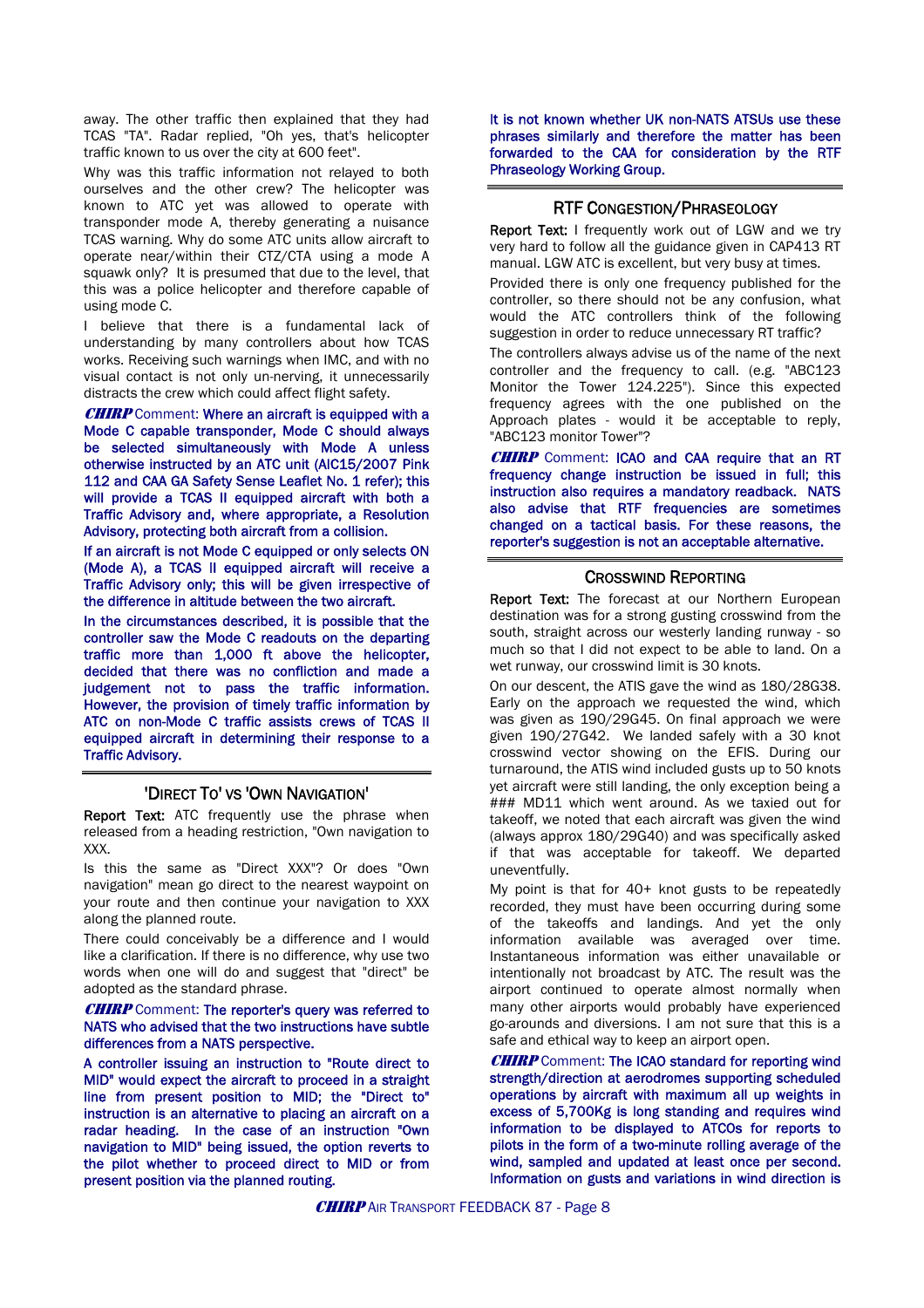also displayed. The instantaneous wind speed/ direction is normally also available to ATCOs as a selectable option but will only be given in response to a pilot request. Research sponsored by the CAA concluded that the "two-minute" wind value was more reliable than an "instantaneous" value.

Finally, a reminder - the ARINC wind information displayed on flight deck displays is derived from IRS parameters and, in most cases, is a rolling average value.

#### LUTON ATIS

Report Text: Inbound to Luton from Europe, the ATIS is usually unreadable till well into the descent due to channel sharing with a German ATC service.

The arrival into the UK, Abbot 1C via Gorlo, is a busy time with a high workload of altitude, headings and ATC frequency changes. For one pilot to "leave the loop" during this time to get the ATIS strikes me as an unsafe practice.

Can another frequency be assigned for Luton's ATIS to be received in the cruise over Europe like London (Heathrow) please?

**CHIRP** Comment: VHF frequency allocation is one of the more contentious aeronautical issues and interference of ATIS broadcasts has been the subject of a number of previous CHIRP reports.

The regulatory position relating to Designated Operational Coverage (DOC) is based on the current ICAO standard, namely that if the Approach services of two ground stations are operating on a common frequency, provided that they are separated by more than 120nm, this is acceptable. From an operational viewpoint, the current situation is unsatisfactory for the reasons cited by this and previous reporters, but is unlikely to be resolved by frequency reallocation due to a lack of spare VHF frequencies.

In the case of the Manchester ATIS, which was also reported through this Programme, NATS elected to add the ATIS broadcast to the MAN VOR. NATS has investigated a similar solution for Luton to that employed at Manchester, but regrettably there is no similar option available at Luton.

The absence of another ground station on the LHR ATIS frequency is probably due more to good fortune than good planning.

#### FLIGHT SIMULATOR CHARACTERISTICS

Report Text: I usually have my flight simulator checks at ###. I wish to question the serviceability of their simulator.

Usually at best a simulator feels similar to the real aircraft and after a short time we adjust mentally to it not quite being the real aircraft. However, during my recent check I found the control characteristics in pitch and roll to be so far removed from the real aeroplane that I might as well have been flying another type. I can best describe the feeling as if flying with "elasticated" control cables.

The hapless incumbent in the other seat fared no better than me and I think we both frightened each other a little with our display. Our final approaches and landings were rather hairy which rather degrades the pilot-monitoring mode as in real life we would suggest a go around or take control. Neither of us was inspired by each other's abilities and for my own part I felt somewhat demoralised and lacking confidence.

I have spoken amongst colleagues some of whom agree that the simulator does not represent the real aircraft closely enough. I understand the principle that it should not be easier to fly than the original, but feel its handling is too far removed as to be hindrance to good training.

Someone recalled that on a recent check after landing and a short discussion the aircraft was repositioned on finals and the subsequent landing was with the parking brake ON. This was only ascertained when the aircraft slewed sideways and headed onto the grass! How could this occur? It can't in the real aircraft so why in the simulator?

Question: Who determines that a simulator is up to scratch and how often is it certified?

**CHIRP** Comment: We contacted the company concerned, who advised that no technical defects had been reported. The company noted that the simulator had been checked regularly by contracted simulator instructors, but agreed to carry out a data validation check; this revealed no anomalies. The company confirmed that each simulator was subject to an annual approval by the CAA.

It's perhaps worth remembering that the simulator instructor signs for both the use of the simulator and its serviceability at the end of a session. If you don't think it's working satisfactorily, request that the problem be entered in the Simulator Technical Log.

#### SCHEDULING AGREEMENTS AND FTLS

We have received a number of reports in the recent past in which reporters have alleged that they have been exposed to potentially fatiguing duties as a result of having been required to operate for longer than that stated in a Scheduling Agreement drawn up between the company and the relevant employee representative body.

From a Regulatory and flight safety perspective, the acceptability of a duty/roster is determined solely by the provisions of the relevant operator's CAA Approved FTL Scheme and not the Scheduling Agreement, which is an industrial relations matter and is thus not within the remit of this Programme.

Issues related to Scheduling Agreements should be referred to your representative association.

#### PERSUASION TO OPERATE

Report Text: I am concerned about the casual view some of our management have on CAP371 and FTLs; stories similar to mine seem to occur more and more often. This has led to situations where if crew says "No" to operate on the grounds of FTLs or regulations it is viewed upon as having a bad attitude and lack of "team spirit".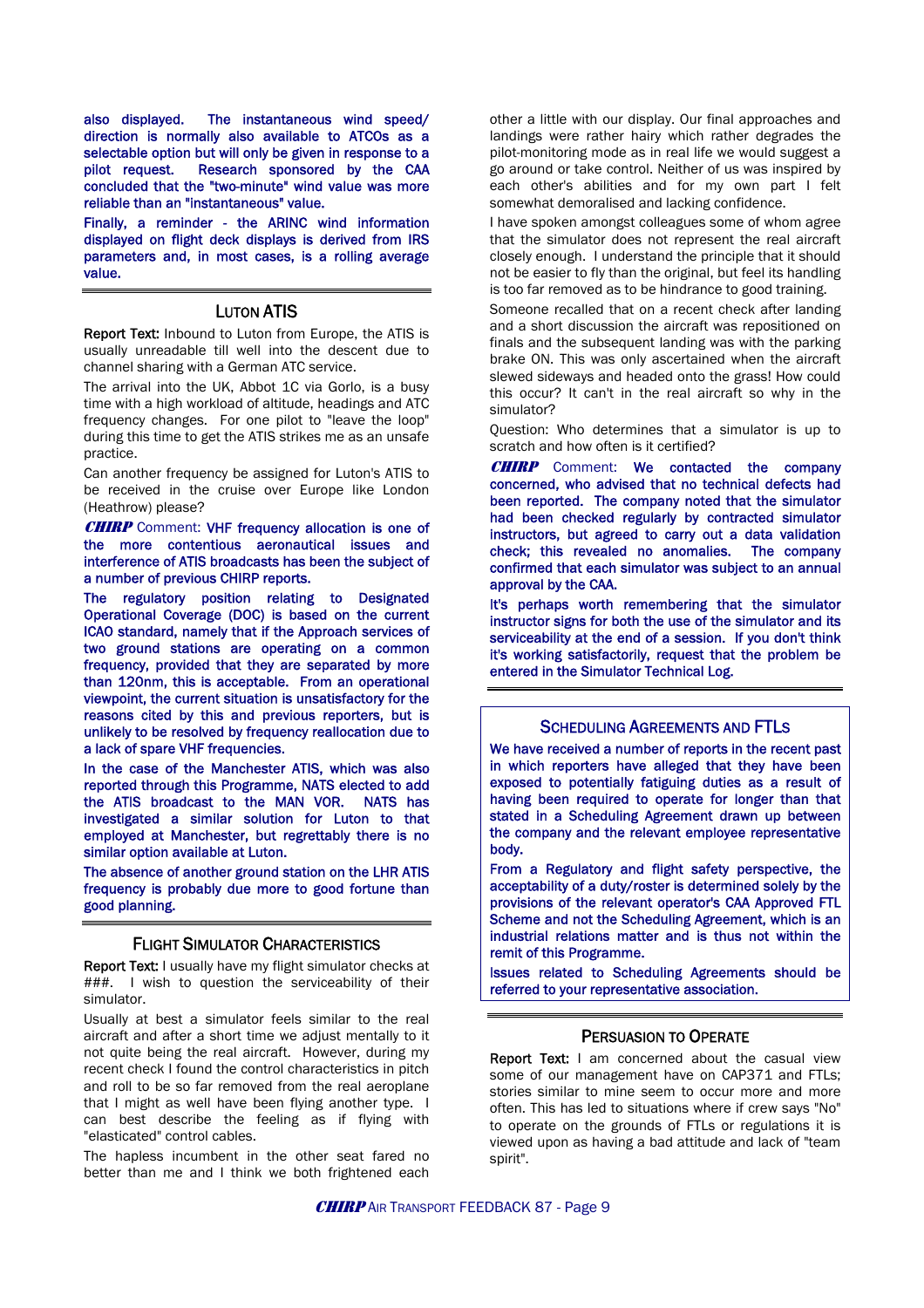On the day in question I was rostered to report to position outbound from AAA (UK) and operate back. The length of this rotation means that the only way to do this legally is to use two crews doing one sector each, with the return sector being a Level 2 duty. This is a very long day - the rostered duty time is very close to the maximum permitted (including 30 mins post flight duties) which means only a minor delay can be accommodated before the use of Captain's discretion kicks in. The aircraft allocated was scheduled to be released from maintenance, so I phoned Crewing that same morning asking about any delays to the flight. Crewing was not aware of any problems at that time and told me to report as rostered.

I left for work approximately one hour before my report time and just before leaving home I checked the company delay line again and no delays were reported. On my way to work crewing phoned me telling me to delay my report time by one hour initially, to which I replied that I was already on my way to work. I was asked if I was turning back or intending to continue in to the crew centre, to which I replied that I was continuing as planned. My reasoning behind this was the fact that I could potentially have to land back after 17 hours on duty with no rest which I felt was unsafe, and it also contradicts our FTL scheme.

After a few hours of waiting around due to the aircraft still being worked on it became clear that we would not make it as the period of discretion that we could utilise leaving base had passed and the plan was now to night stop at our destination. At this time a senior manager enquired why I had sabotaged the flying programme at a busy time and that there was no place in the company for people with a personal agenda; he expressed the need for crew to be flexible. I and other crewmembers present at the time perceived this as a subtle threat to do as we were told or step aside.

It really saddens me that a CAA approved post holder can show so little regard for the rules and regulations that are in place to protect operating crewmembers and thus passengers and aircraft, bypass whole chains of command and directly influence crewmembers into operating illegal and/or clearly unsafe flights.

**CHIRP** Comment: The principal issue was the failure of the crewing department to notify the reporter of the delay before leaving home; if this had been done the problem would not have arisen. In the circumstances described the reporter was justified in declining to operate the duty; the management pressure to operate outwith the company's Approved FTL scheme was wholly inappropriate.

A more general issue arising from this report is the use of the Level 2 Variation for a duty involving more than one crew, as was the case in this instance. The circumstances under which operators are permitted to exercise the benefits of the Variation were set out in NTAOCH 6/94 which introduced the Variation, and CAP371 Fourth Edition 2004; neither document appears to cover this point. On the advice of the CHIRP Air Transport Advisory Board, CAA (SRG) has been requested to provide clarification on whether the Variation may be so applied and, if so, whether the conditions applicable to the use of the Variation remain as currently promulgated.

#### ROSTERING - USE OF STANDBY

Report Text: I am a pilot with ### Airlines. The company's crewing policy includes the occasional scheduling of a short period of standby, which would appear to be designed solely to avoid rostering a Rest Period of between 18 and 30 hours.

In CAP 371, 13.3, the note after Table B states:

**"NOTE: The practice of inserting a short duty into a rest period of between 18 and 30 hours in order to produce a rest period of less than 18 hours, thereby taking advantage of the longer FDP contained in Table B, is not permitted."** 

My question is whether scheduling a short rest period simply to avoid a rest period of between 18 and 30 hours is appropriate in any circumstances?

#### **CHIRP** Comment: This question has been raised previously through this Programme; the advice of the CAA SRG FTL Policy Department was as follows:

**The Note was incorporated to limit the creative practice of splitting a Rest period, through inclusion of a short standby duty and so taking advantage of the longer FDP available under non - acclimatised conditions.** 

**The use of such an artifice, as a means of reducing the incidence of 18-30 hour Rest periods in line with guidance on best practice given in CAP 371, would be similarly viewed as unacceptable rostering practice and not meeting the objectives of FTL provisions.**

#### CAA WORKING TIME DIRECTIVE REGULATIONS

Report Text: We have a problem with management refusing to comply with what I now believe is UK law. Any efforts through company procedures are worthless, hence my turning to you. If you feel I have a case for you to pursue, please do so.

The company has displayed a somewhat cavalier attitude to the Working Time Directive (WTD) as applied to pilots, since it was introduced and continues to ignore the requirement of Section 9 of the Directive that ensures that no pilot works more than 2,000 hours per annum as of the end of the previous month.

In some of the operations conducted by this company, duty hours can be the limiting factor rather than flying hours. However, the company has no management tool that allows it to ensure that no individual pilot, at any time exceeds this limit; individual pilots are forced to calculate manually their annual total and then approach the company with any problem. The only conclusion to be drawn is that management are placing all responsibility for these matters on to individual pilots and as a management they are unaware of the number of duty hours worked by any pilot in the previous 12 months. My colleagues and I believe that this is contrary to the legislation.

The company's approach to the legislation and the responsibilities that the Directive places on them in respect of their workforce have been raised on several occasions without resolution; it is therefore to your organisation I must present this problem in order to gain some assistance.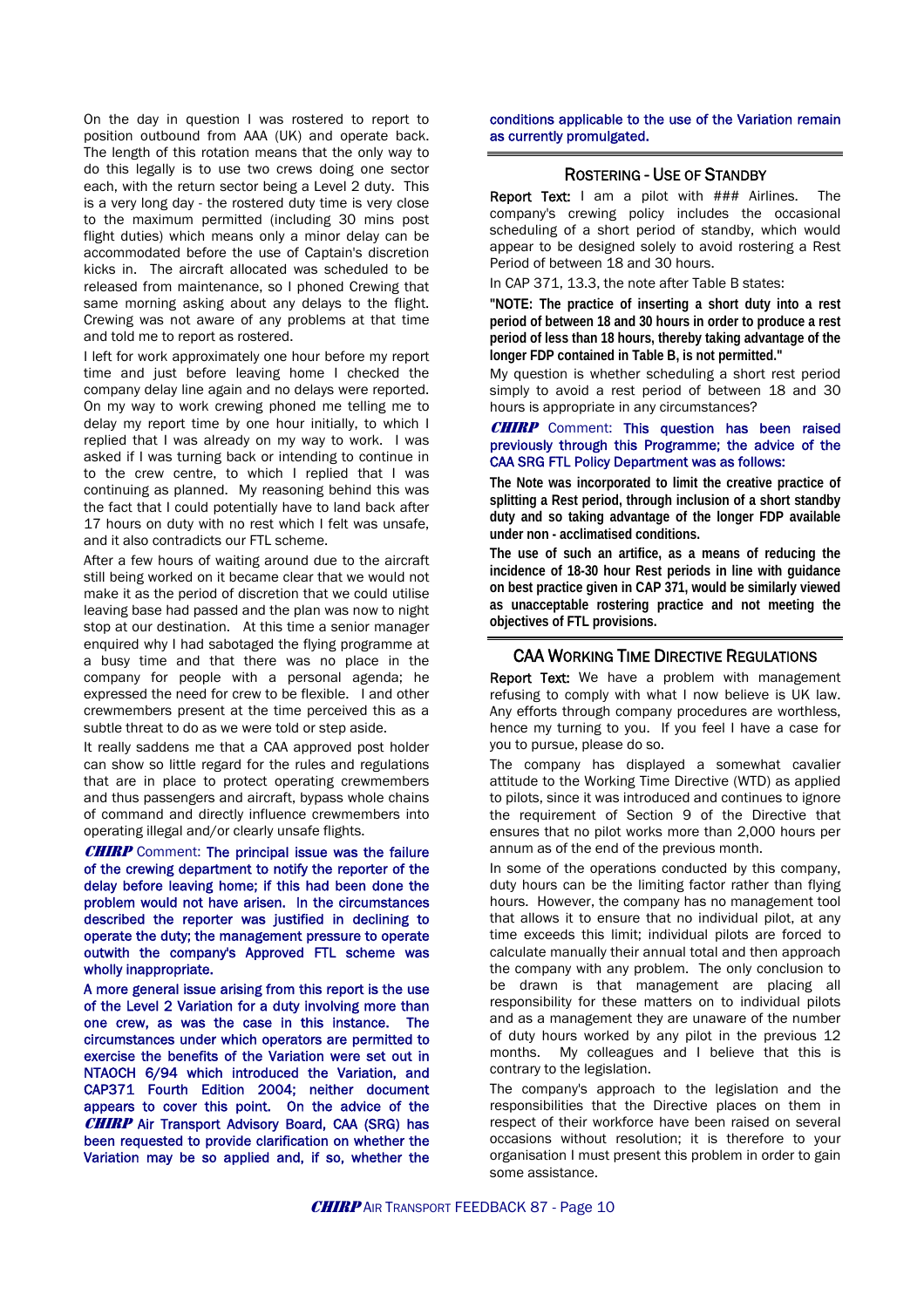**CHIRP** Narrative: The application of the European Working Time Directive is set out in the Civil Aviation (Working Time) Regulations 2004 (WTRs); this is a legal requirement having been enacted under UK Law. Section 9(b) of the WTRs requires that an employer shall ensure that no crewmember employed by him shall have a total annual working time of more than 2,000hrs duty during the period of 12-months expiring at the end of the month before the month in question.

The application of the Working Time Regulations is regulated by the CAA Health and Safety Department and not by the CAA Flight Operations Inspectorate, which oversees an operator's Approved Flight Time Limitations Scheme. The alleged non-compliance was referred to the Health and Safety Manager CAA., who has provided the following response:

**"The CAA is aware of correspondence from individual pilots that some Search and Rescue (SAR) operations may not necessarily be meeting in full the requirements of regulation 9(b).** 

**On implementation of the Regulations in 2004, it became apparent that SAR operators' crews spend lengthy periods of time on standby and that this time would, under the Regulations definitions, count in full toward the 2,000 hour annual working time limit.** 

**The Department for Transport (DfT) has been considering whether the requirement for SAR operators to meet the annual limit would have a disproportionate financial impact. As such, the DfT has sought to amend the legislation so that a proportion of standby could be discounted to avoid SAR operations exceeding the 2,000 hour limit yet still allow crews to have adequate rest to protect their health and safety.** 

**The DfT have since 2004 consulted twice on proposals for amending legislation. Unfortunately the need for further legal clarification has led to a lengthy delay in implementing an amendment. The DfT hope that an amendment will now be implemented by 2009.** 

**As a result of the potential impact on operators and in line with the 'light touch' approach to enforcement, the CAA decided it would not be in the public interest to pursue SAR operators who exceeded the annual working time limit just because of the amount of stand by. We have merely sought to ensure that operators continued to meet their flight time limitation scheme duty hours limits.** 

**This remains the position while DfT finalise the amending statutory instrument. This should allow the discounting of some standby time for SAR operators and lead to normalisation of the situation."** 

**CHIRP** Comment: In considering this issue, the **CHIRP** Air Transport Advisory Board reflected on the fact that compliance with the operator's Approved Flight Time Limitations scheme will afford pilots the necessary protection against fatigue.

The consensus view of the Board was that the additional requirements of the Working Time Regulations 2004 included 'social factors'; these were not per se a flight safety issue and consequently the application of the WTRs were outside the remit of this Programme.

## CABIN CREW REPORTS

#### JOINT BRIEFINGS

Report Text: My company encourages both flight crew and cabin crew to hold our briefings together, which I feel is a good idea as it also helps to create good CRM. However, as far as cabin crew are concerned, the flight crew input should primarily consist of information about weather/conditions en-route, flight time, specific route information etc... and then during the In Charge's SEP part of the brief the pilots can then indicate the things they would be doing in the flight deck during a particular scenario (decompression:  $O<sub>2</sub>$  mask, descend aircraft, communicate with ATC, PA post descent, communicate with crew, divert aircraft etc).

However, some of the Captains have started to take over the briefing from the In Charge, by deciding the topic and what questions will be asked. Some of the pilots appear to be undermining the basic training given to cabin crew on their SEP courses. One such example given was during a briefing about decompression the Captain concerned allegedly disagreed with the answer provided by the cabin crew (the decompression drilltrained answer) and told them not to bother doing what was trained and gave alternative suggestions!

A number of colleagues are concerned that new and/or inexperienced crew could leave a briefing under the impression that the comments received and the conflicting SEP "advice" by some of the Captains, rather than the training they have received, are the correct procedures.

**CHIRP** Comment: Where a joint briefing is encouraged, the Operations Manual should contain clear guidance as to who conducts the briefing and who participates in the question/answer session.

There might be occasions when flight or cabin crew members consider that company SOPs need to be challenged or changed. This is to be encouraged but the matter should be taken up directly with the relevant manager. At no time should an individual's opinion (no matter what their rank) be confused with or take priority over procedures promulgated in the company Operations Manual.

#### RELUCTANCE TO CONTACT MEDLIINK

Report Text: A young passenger (late teens) boarded the aircraft very distressed and with very laboured breathing. When I tried to talk to the passenger and get information from him it was difficult as he spoke little English. We all thought he was having a panic attack; we managed to calm him slightly and administered oxygen to help his breathing as it was still quite laboured. The passenger was still very anxious at this point.

The In Charge agreed that we open the medical kit with the Captain's permission to offer anti-anxiety medication. We read the contra-indications and side effects and showed the passenger the version which was in their language. It transpired that the passenger had a heart condition; we were very cautious about